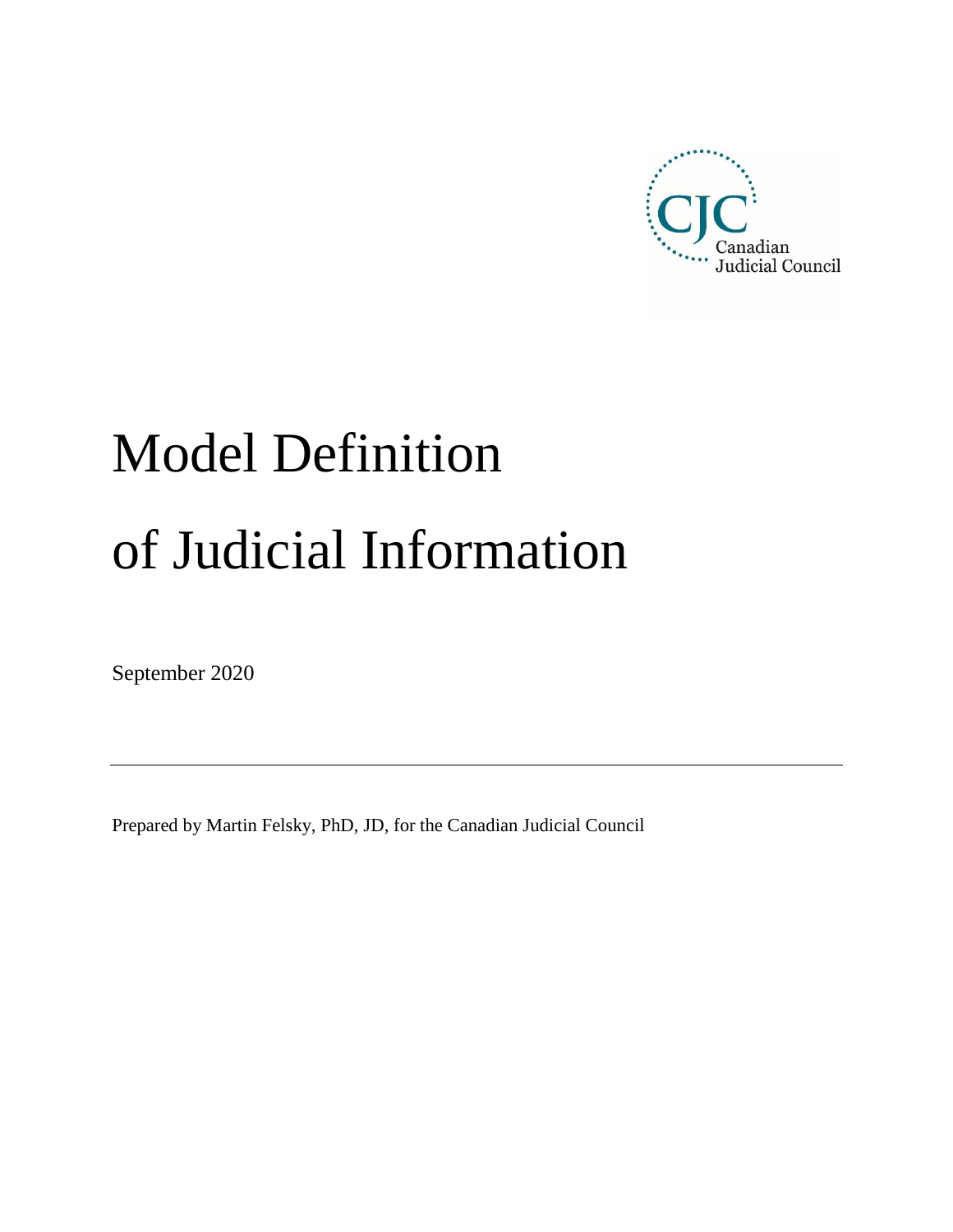# <span id="page-1-0"></span>TABLE OF CONTENTS

| <b>TABLE OF CONTENTS</b>                           | $\overline{2}$ |
|----------------------------------------------------|----------------|
| <b>BACKGROUND AND PURPOSE</b>                      | 3              |
| <b>TABLE OF KEY DEFINITIONS</b>                    | 6              |
| <b>MODEL DEFINITIONS</b>                           | 8              |
| ANNEX 1A: JUDICIAL OFFICERS                        | 10             |
| ANNEX 1B: JUDICIAL AGENTS                          | 10             |
| ANNEX 3: ADJUDICATIVE INFORMATION                  | 11             |
| ANNEX 4: ADMINISTRATIVE INFORMATION                | 11             |
| ANNEX 5: PERSONAL INFORMATION OF JUDICIAL OFFICERS | 13             |
| <b>ANNEX 6: REFERENCES</b>                         | 14             |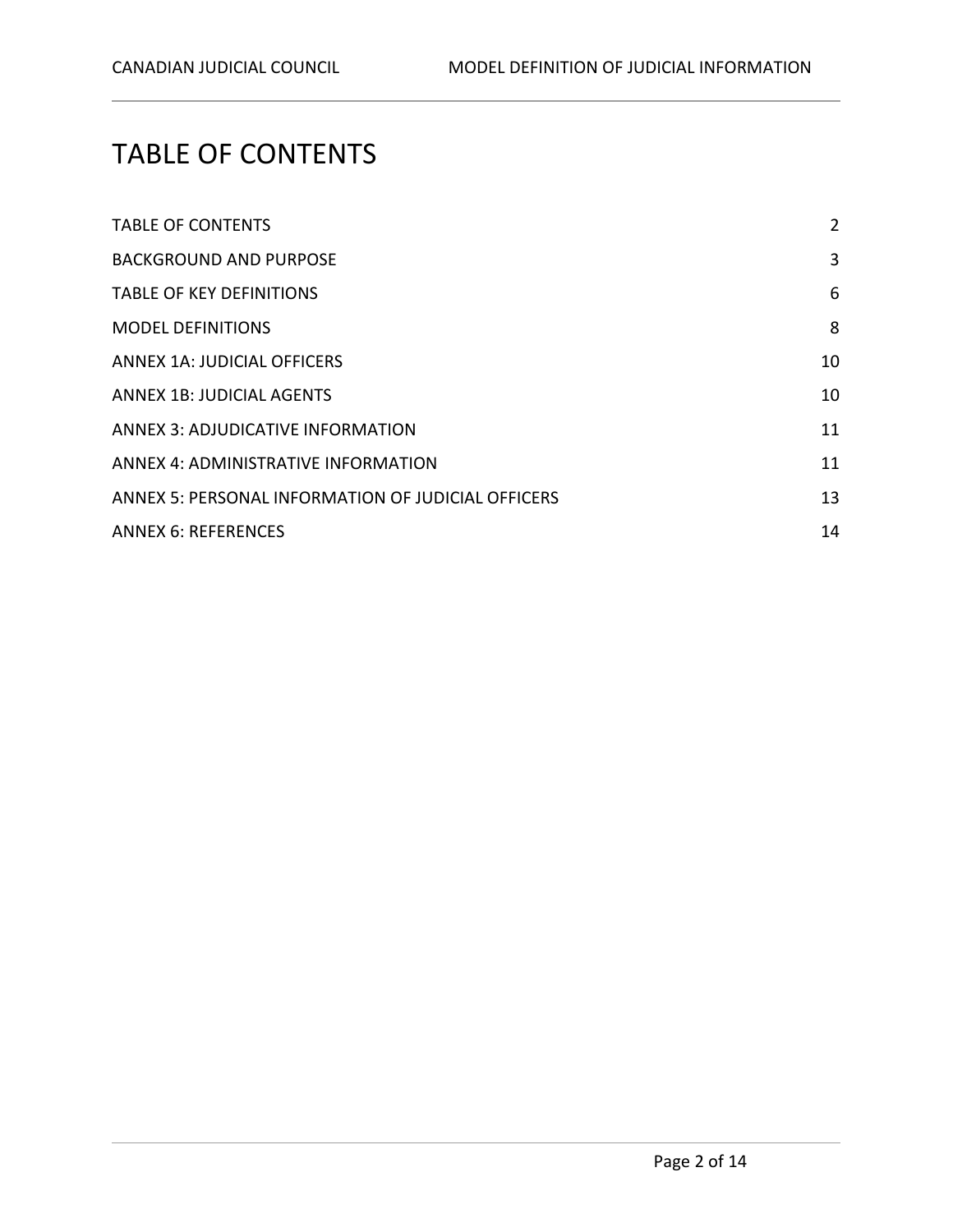#### <span id="page-2-0"></span>BACKGROUND AND PURPOSE

The purpose of this document is to propose a single model for identifying, defining and classifying the terms "Judicial Information" and "Judicial Users" which could be recommended for use by all courts in Canada. Such definitions are required for claiming control over information, whether in the hands of the court, the judiciary, or third parties; protecting the security of sensitive information (in accordance with the *Blueprint<sup>1</sup>* ); safeguarding the independent oversight of judicial administration; migrating to the cloud (as contemplated in the *Cloud Guidelines*), and developing a retention schedule. In fact, the establishment of a common definition and framework for identification and classification is necessary to allow the courts to react and respond to the evolution of technology, court operations and the practice of law.

This work is a companion to the *Background Report* presented to the Council's Technology Committee on February 16, 2020. Past efforts at defining Judicial Information have tended to emphasize the distinctions between Judicial Information and Court Information. Using a broad constitutional model, it seemed simple (and appropriate) to assign the governance of Court Information to the Executive Branch (as the body legally responsible for the administration of justice) and the governance of a distinct yet smaller collection of so-called Judicial Information to the judiciary. The definition of Judicial Information as proposed in the 2013 *Framework* was adopted in the *Blueprint* and in some courts.

It is important to note that while the *Framework* helped isolate "Judicial Information" from the broader category of "Court Information," it did not purport to limit the judiciary's policy-making role in that regard. On the contrary.

Council's focus on Judicial Information as a data source distinct from Court Information helped many courts to develop policies protecting the core of judicial independence, deliberative secrecy and personal privacy. The *Blueprint* (and the subsequent *Cloud Guidelines*) assigned special status to information derived from the adjudicative process, to data about judicial education, productivity and discipline; and to the personal information of judges.

Figure 1 below is taken from the *Framework*. It shows the interrelationships of key terms as defined in 2013. Note that the heading refers to "Court Information":

 $\overline{a}$ 

 $<sup>1</sup>$  All references are listed in Annex 6.</sup>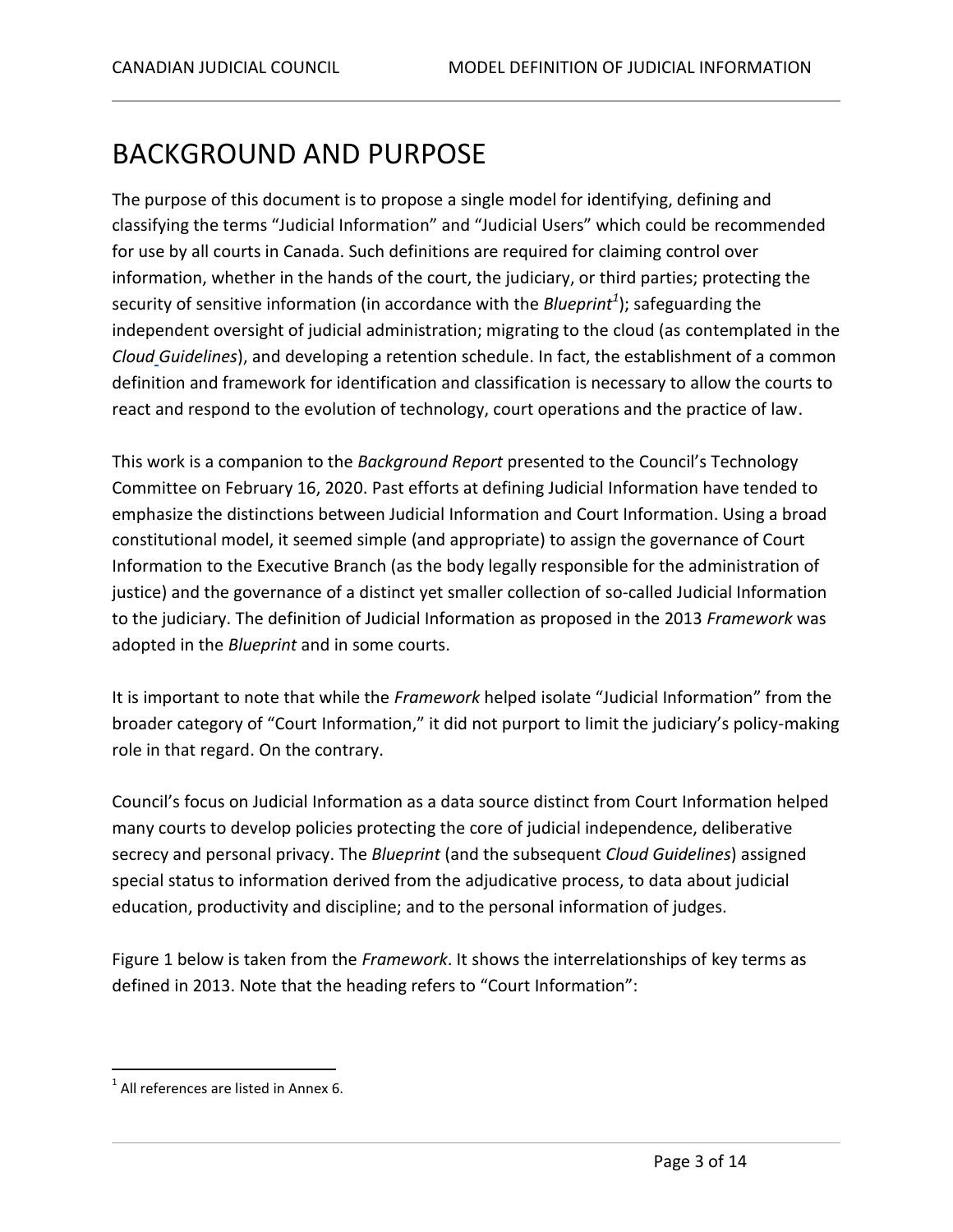

Diagram 4: Court Information Terms and Inter-relationships

*Figure 1 – Diagram of Court Information from the Framework, 2013*

Contrary to the narrower focus that has been historically applied, the *Framework* was intended to apply to all Court Information. While Judicial Information is a special category of Court Information that may demand enhanced measures to protect judicial independence, the judiciary should not consider itself limited to policy-making in that regard alone.

Given the broad and comprehensive scope of the *Framework*, and its detailed proposed definitions, why is further work required of Council now? The main reason is that the landscape has changed. Technology moves quickly, bureaucracy moves slowly. 2013 seems a lifetime ago. For example:

1. Many Canadian judges have had their office productivity tools and data (email, word processing, calendar) moved to the cloud, and most others are in transition or in the planning stages of such a move; for the Council, this is the key driver for a reassessment of what constitutes Judicial Information.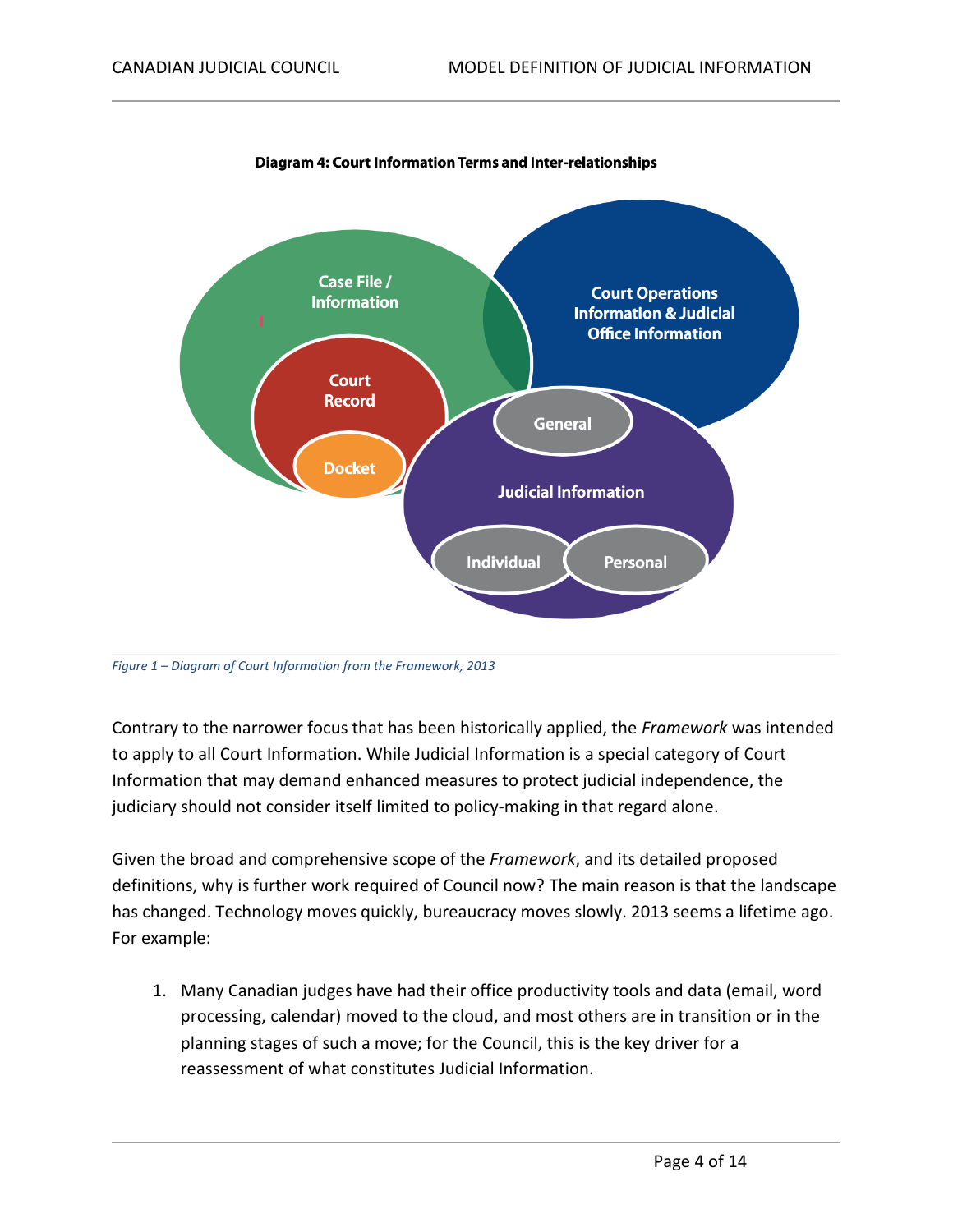- 2. Some courts have implemented electronic case management and e-filing systems, and more are in development. This represents a significant change in the form and accessibility of Court and Judicial Information.
- 3. Concerns about the erosion of judicial independence in some jurisdictions continue to prompt more innovative thinking in respect of information and technology governance.
- 4. New technologies such as analytics and artificial intelligence are driving more sophisticated requests for bulk access to Court and Judicial Information.
- 5. Despite the availability of the *Framework* as a guide to policy development in the area, there is growing recognition that few courts have actually developed robust information governance policies.
- 6. The sudden restrictions imposed on courts in light of COVID-19 has been a wake-up call for the urgent need for policies and procedures in respect of virtual hearings and e-filing solutions.
- 7. As policies are developed, inconsistent approaches to the definition of key terms add unnecessary cost and complexity.

The benefits of a model definition are therefore clear:

- 1. Lowering the risks of moving sensitive information to the cloud and managing online case management systems.
- 2. Developing clearer scopes for agreements such as MOUs in relation to information governance, the sharing of roles and responsibilities and the opportunity to cooperate more meaningfully with the executive branch.
- 3. The ability of courts to consistently and appropriately respond to novel requests for bulk access to court information, balancing the open courts principle against legitimate needs for confidentiality, privacy and integrity.
- 4. Improving the decision-making process and reducing risk and liability, on a solid foundation of information governance policies.
- 5. Smoothing the transition from in-person to virtual proceedings to maximize access to justice and the efficiency of court administration.
- 6. Increased standardization and consistency in how information is governed across all courts and jurisdictions to enhance public trust in the system, reduce conflicts and lower costs.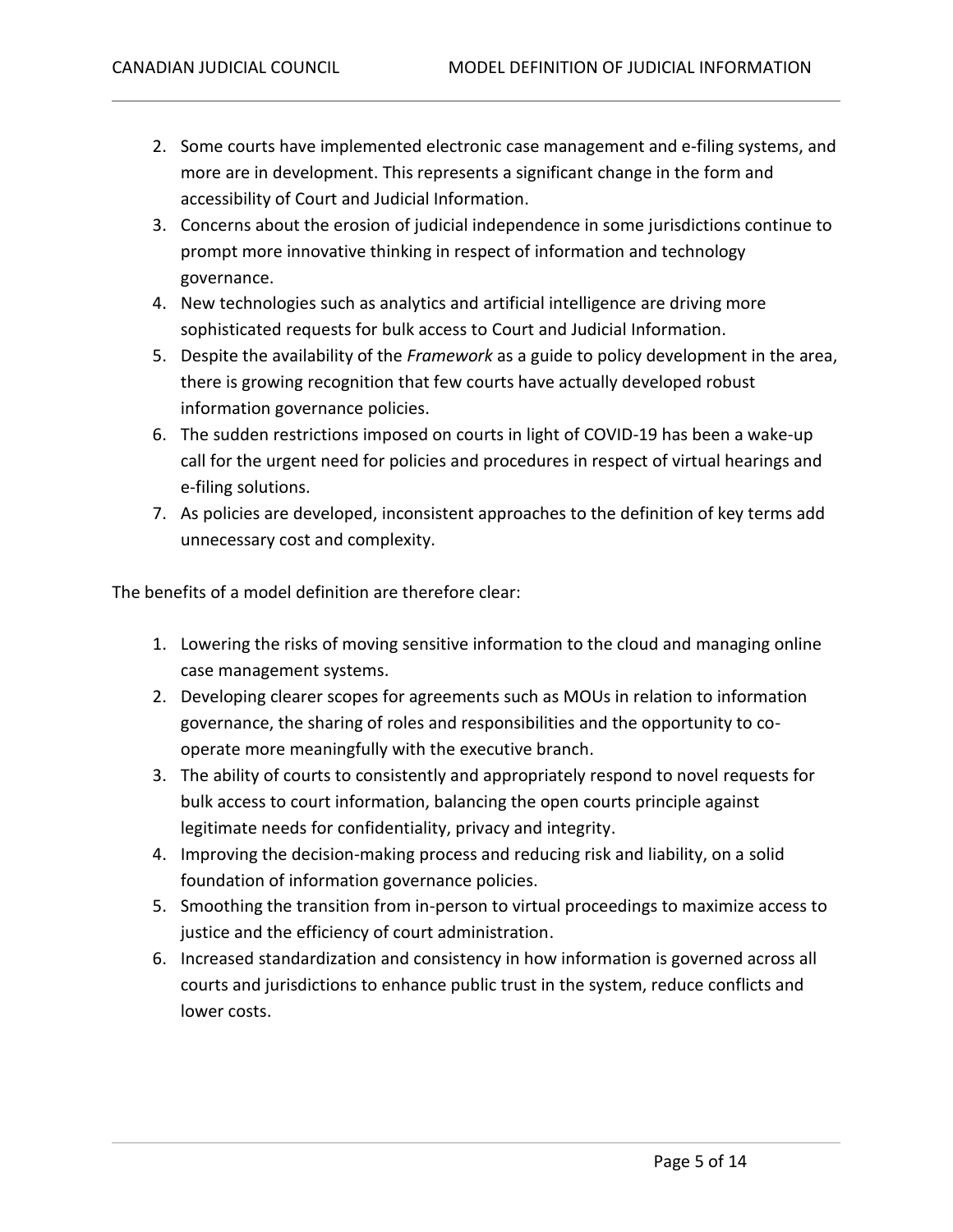# <span id="page-5-0"></span>TABLE OF KEY DEFINITIONS

The definitions table illustrates the complex, interwoven relationships among the different types of information in a court. This is one of the important distinctions between the precomputer days and today. Before courts used digital information systems, all court information was in the form of a "document" or "record." These were physical items that were filed in manila folders and lodged in steel filing cabinets. Today we are dealing with invisible data, often not in the form of a document or file but in the form of a database entry, an embedded object or a hypertext link. A judge's case notes are clearly "Judicial Information" but how do we isolate them when they are embedded in a PDF file or comprise text in a field in a database of an online case management system?

The table shows that some Court Operations, Administrative and Adjudicative Judicial Information may be found within the Case File and Court Record. For example, a draft judgment is Adjudicative Information, but when finalized it forms part of the Court Record. Some Registry Office Information about a particular proceeding could find its way into the Case File. The model below provides flexibility, is consistent with the constitutional premise of the administration of justice, and at the same time shows how the judiciary must be involved in developing governance policies over a broad swathe of Information.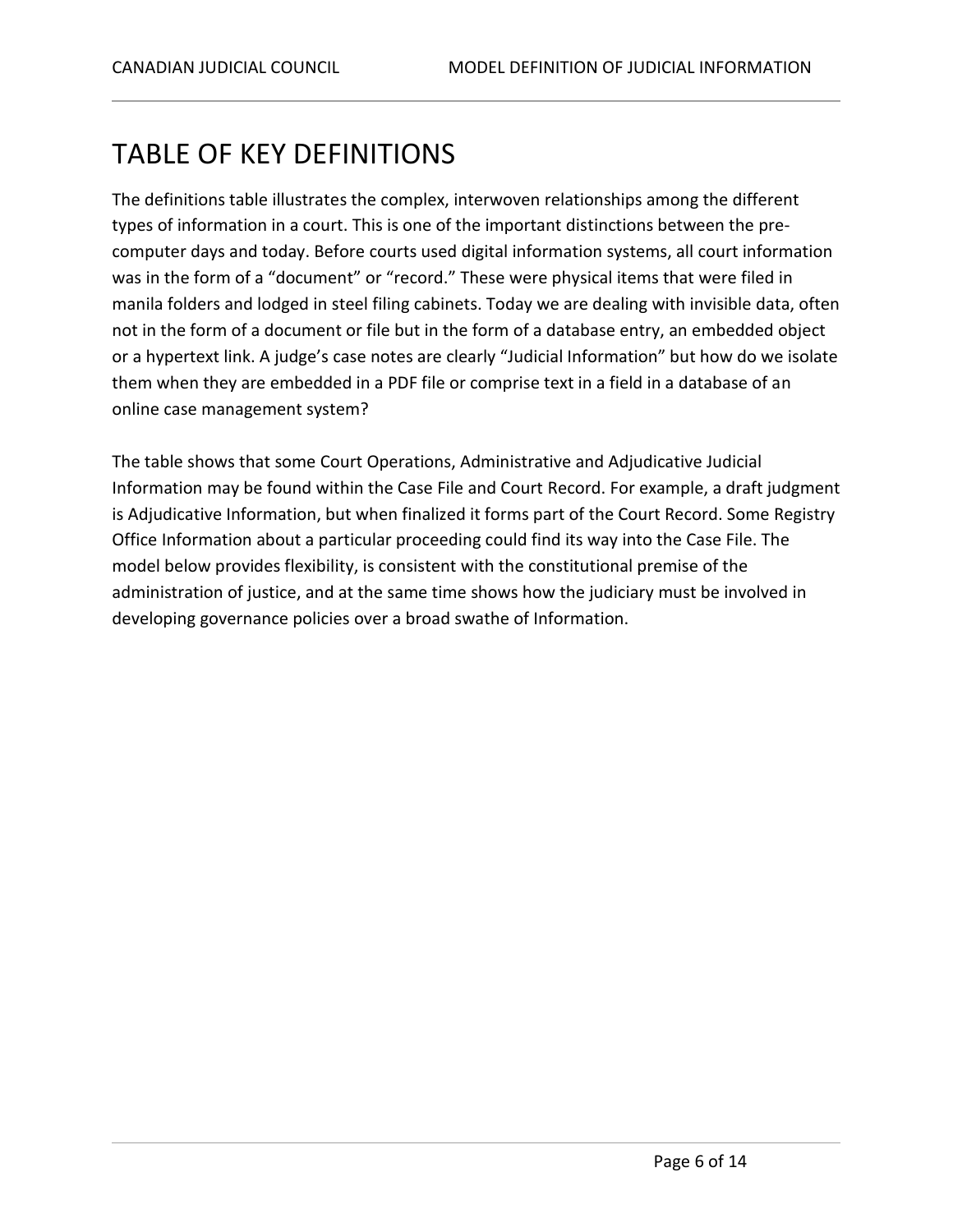| <b>COURT INFORMATION / INFORMATION JUDICIAIRE</b><br>Information that is received, collected, stored, used or produced by a court in relation to its mission.                                                                                                                                                                                                                                                                                                                                                                                                                          |                                                                                          |                                                                                                                                                                                                                                                                                                                                                                                                                                                        |                                                                                     |
|----------------------------------------------------------------------------------------------------------------------------------------------------------------------------------------------------------------------------------------------------------------------------------------------------------------------------------------------------------------------------------------------------------------------------------------------------------------------------------------------------------------------------------------------------------------------------------------|------------------------------------------------------------------------------------------|--------------------------------------------------------------------------------------------------------------------------------------------------------------------------------------------------------------------------------------------------------------------------------------------------------------------------------------------------------------------------------------------------------------------------------------------------------|-------------------------------------------------------------------------------------|
| Court<br><b>Operations</b><br><b>Information</b>                                                                                                                                                                                                                                                                                                                                                                                                                                                                                                                                       | <b>Judicial Information</b><br>Renseignements de la magistrature                         |                                                                                                                                                                                                                                                                                                                                                                                                                                                        |                                                                                     |
| Information<br>related to the<br>supervision,<br>management<br>and direction<br>of matters<br>necessary for<br>the operation<br>of the Court<br>or other<br>matters<br>assigned to<br>the Executive<br>by law or<br>agreement.                                                                                                                                                                                                                                                                                                                                                         | <b>ADJUDICATIVE</b><br>Information related to the<br>exercise of a judicial<br>function. | <b>ADMINISTRATIVE</b><br>The supervision, management and direction of<br>matters necessary for carrying out judicial<br>functions, including:<br>• The scheduling, preparation, assignment,<br>and adjudication of proceedings;<br>• The education, performance, conduct and<br>discipline of Judicial Users;<br>• The governance of Court information and<br>technology; and<br>• All other matters assigned to the judiciary by<br>law or agreement. | <b>PERSONAL</b><br>Personal<br><b>Information</b><br>of Judicial<br><b>Officers</b> |
| <b>Case file / Dossier judiciaire</b><br>A Case File contains the Information that relates directly to a single court proceeding or to a<br>number of related court proceedings that have all been assigned the same case file number. It<br>includes the Information that comprises the Court Record and any other Information that has<br>been captured or placed in the Case File.                                                                                                                                                                                                  |                                                                                          |                                                                                                                                                                                                                                                                                                                                                                                                                                                        |                                                                                     |
| Court Record / Documents judiciaires <sup>2</sup><br>Information and other tangible items filed in proceedings and the information about those<br>proceedings stored by the court.<br>Framework: "This term refers to the "Official" Court Record. It is the portion of the Case File<br>that will be made accessible to the public, subject to privacy constraints regarding, for<br>example, disclosure of personal information etc. The Court Record should be preserved<br>indefinitely whereas the rest of the Case File is usually destroyed after a defined period of<br>time." |                                                                                          |                                                                                                                                                                                                                                                                                                                                                                                                                                                        |                                                                                     |

 2 In Quebec, "Documents d'activité des tribunaux" (synonymous with "Documents judiciaires") is translated as "Court Records (plural)." This is a broad category that includes the "Dossier judiciaire", or Case file. In the *Framework*, which is followed here, the Court Record (singular) is a part of the broader Case File. There does not appear to be a corresponding term in Quebec for the narrower concept of Court Record.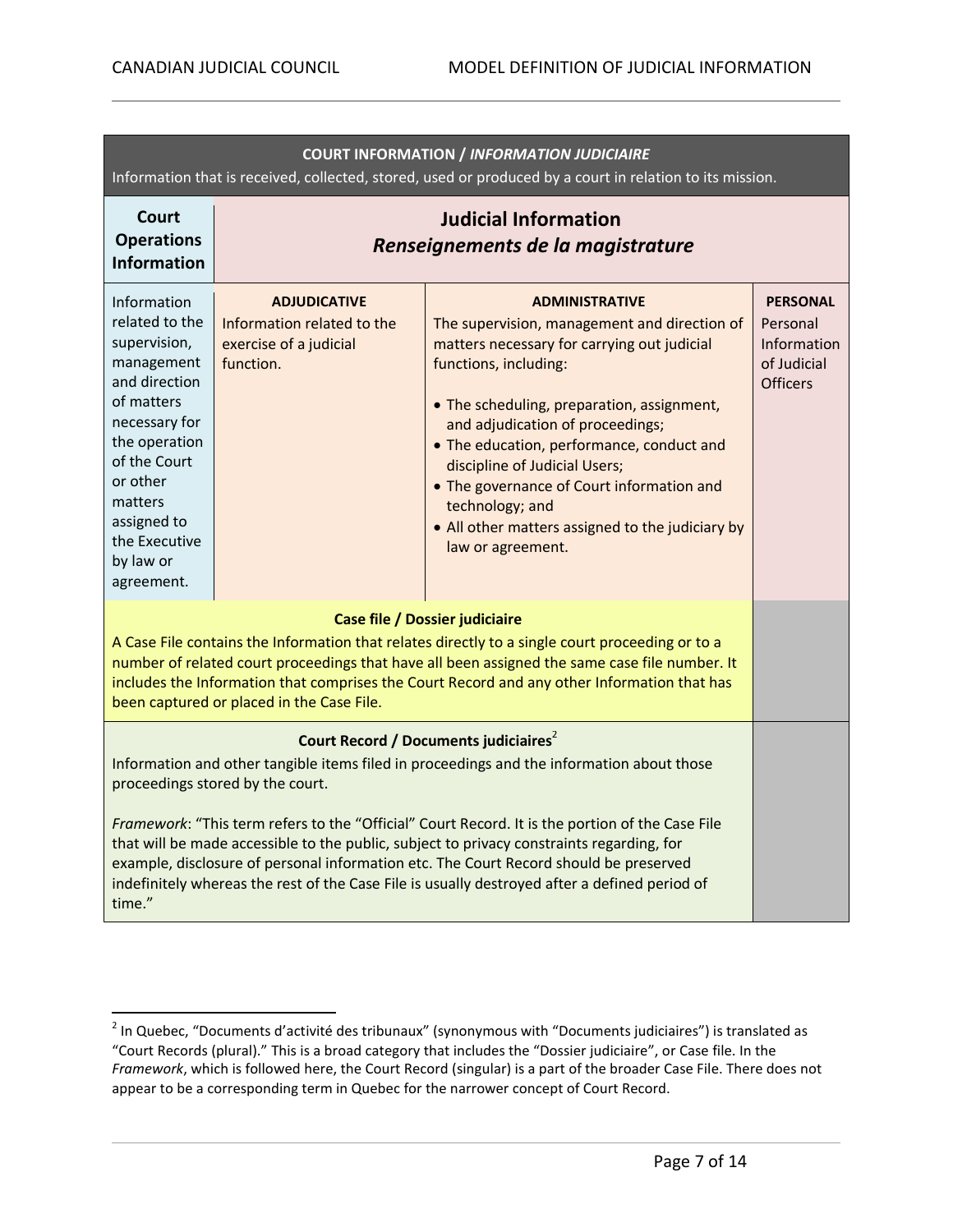# <span id="page-7-0"></span>MODEL DEFINITIONS

These proposed definitions derive from a number of sources, including the *Framework*, the references cited in Annex 6, and documents referred to in the *Background Report*.

| <b>Term</b>                                         | <b>Definition</b>                                                                                                                                                                                                                                                                                                                                                             |
|-----------------------------------------------------|-------------------------------------------------------------------------------------------------------------------------------------------------------------------------------------------------------------------------------------------------------------------------------------------------------------------------------------------------------------------------------|
| Case File / Dossier<br>judiciaire                   | A Case File contains the Information that relates directly to a single<br>court proceeding or to a number of related court proceedings that<br>have all been assigned the same case file number. It includes the<br>Information that comprises the Court Record and any other<br>Information that has been captured or placed in the Case File.                               |
| Court Information /<br>Information judiciaire       | Court Information is Information that is received, collected, stored,<br>used or produced by a court in relation to its mission.                                                                                                                                                                                                                                              |
| <b>Court Operations</b><br>Information <sup>3</sup> | Information related to the supervision, management and direction of<br>matters necessary for the operation of the Court or other matters<br>assigned to the Executive by law or agreement (such as a<br>Memorandum of Understanding).                                                                                                                                         |
|                                                     | In Quebec, Case Management Tools (Outils de gestion des causes)<br>and Court Monitoring Tools (Outils de suivi des affaires judiciaires)<br>are included as subsets of the broad category of Court Records<br>(Documents d'activité des tribunaux) and are probably best included<br>under Court Operations Information.                                                      |
| Court Record /<br>Document judiciaire               | Information and other tangible items filed in proceedings and the<br>information about those proceedings stored by the court. Refers to<br>the "Official" recorded Information of a proceeding. It is the portion<br>of the Case File that is made accessible to the public, subject to<br>privacy constraints regarding, for example, disclosure of personal<br>Information. |
| Information                                         | Information includes recorded information in any medium or format,<br>regardless of how it has been created. This includes information<br>generated by human or other means.                                                                                                                                                                                                  |
| Judicial<br>Administration /                        | The supervision, management and direction of matters necessary for<br>carrying out judicial functions, including:                                                                                                                                                                                                                                                             |

 3 For the *Framework* definition and examples see *Framework* p. 66.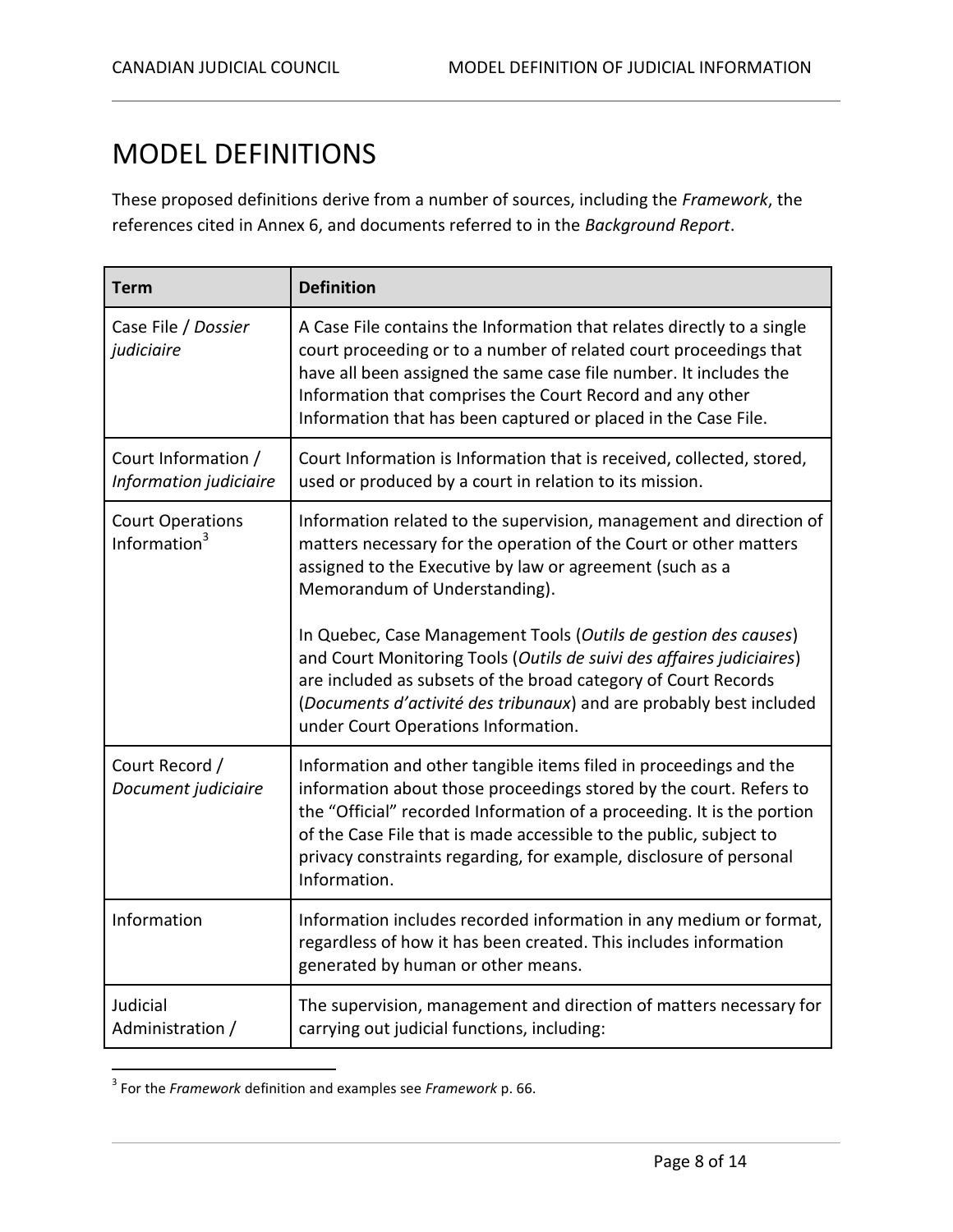$\overline{a}$ 

| <b>Term</b>                                                           | <b>Definition</b>                                                                                                                                                                                                                                                                                                                                                         |  |
|-----------------------------------------------------------------------|---------------------------------------------------------------------------------------------------------------------------------------------------------------------------------------------------------------------------------------------------------------------------------------------------------------------------------------------------------------------------|--|
| Administration<br>judiciaire                                          | 1. the scheduling, preparation, assignment and adjudication of<br>court events;<br>2. the education, performance, conduct and discipline of<br>Judicial Users;<br>3. the governance of Court Information and technology, and<br>all other matters assigned to the judiciary by law or<br>4.<br>agreement (such as a Memorandum of Understanding).                         |  |
| Judicial Information /<br>Renseignements de la<br>$mag$ istrature $4$ | Irrespective of who created it or how it was created, Judicial<br>Information includes:<br>1. Personal Information of Judicial Officers (Annex 5);<br>Information related to the exercise of a judicial function<br>2.<br>("Adjudicative Information," Annex 3), and<br>3. Information related to Judicial Administration<br>("Administrative Information," Annex 4).     |  |
| Judicial Agent /<br>Agente ou agent<br>judiciaire                     | A Judicial Agent is a Judicial User who supports a Judicial Officer and<br>may include court staff such as executive officers, lawyers,<br>paralegals, law clerks, JITSOs, law students, articling students,<br>judicial clerks, administrative assistants, as well as independent<br>consultants working under retainer or contract. (See Annex 1B:<br>Judicial Agents.) |  |
| Judicial Officer /<br>Officière ou officier<br>judiciaire             | A Judicial Officer is a Judicial User acting in a judicial or quasi-judicial<br>capacity, and includes judges, deputy judges, masters, justices of the<br>peace, registrars, prothonotaries or anyone else authorized to act in<br>an adjudicative role. (See Annex 1A: Judicial Officers.)                                                                               |  |
| Judicial User /<br>Utilisateur ou<br>utilisatrice judiciaire          | A Judicial User performs or supports judicial functions and may be<br>authorized to access Judicial Information at various levels of<br>permissions, depending on their role.                                                                                                                                                                                             |  |

Annexes 1-5 list particular examples gathered from courts across the country: these lists are meant to be illustrative, not exhaustive, and may be modified to suit different purposes.

<sup>4</sup> While "*Information Judiciaire*" has been used for "Judicial Information" in the past, in French it means "Court Information." To avoid confusion, it is proposed that "Judicial Information" be translated as "*Renseignements de la magistrature*."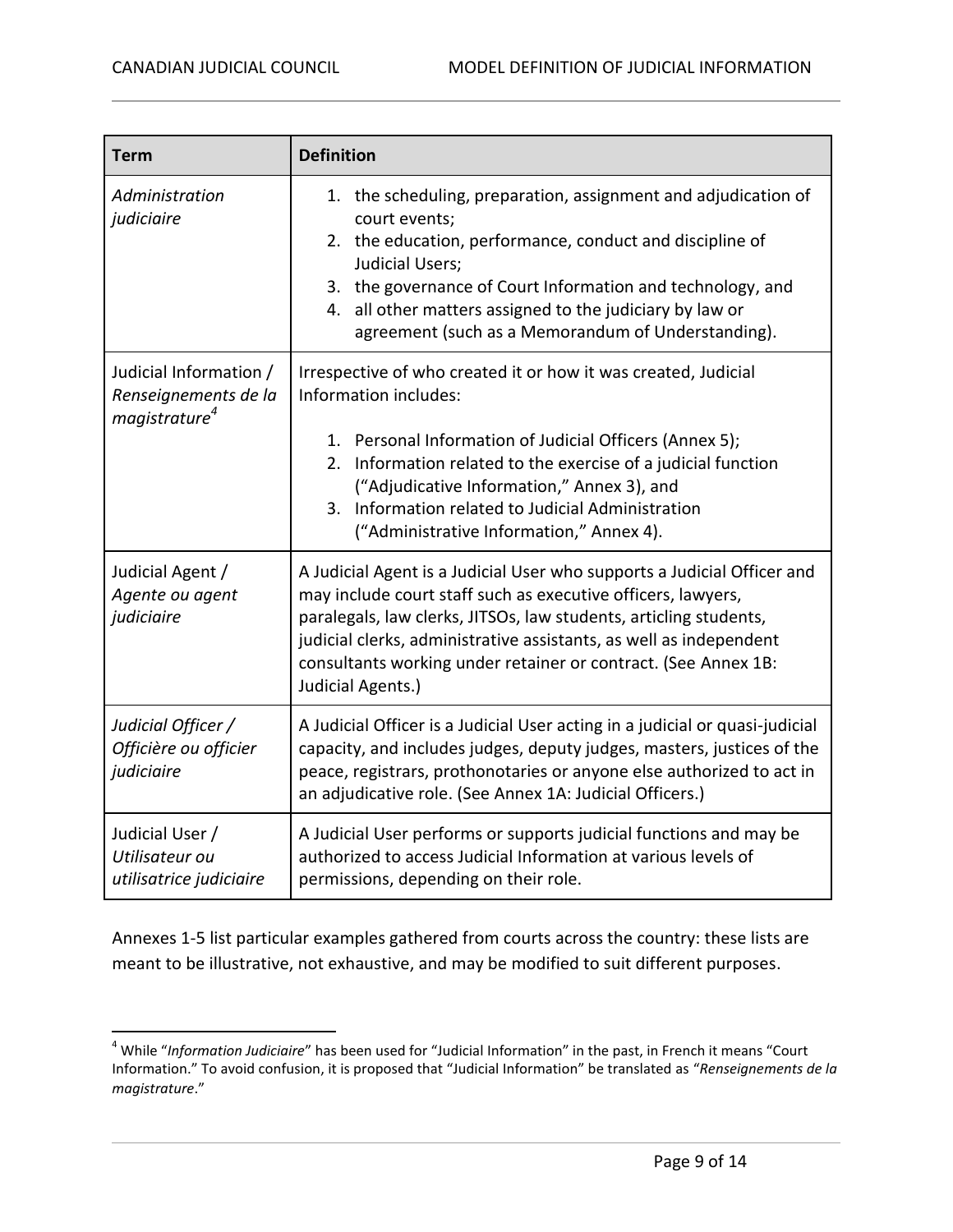# <span id="page-9-0"></span>ANNEX 1A: JUDICIAL OFFICERS

- Assessment or taxation officers
- Associate Chief Judge / Justice
- Chief Judge / Justice
- [Puisne] Judge / Justice (including Supernumerary / Retired)
- Magistrate
- Master
- Prothonotary, Deputy Prothonotary
- Registrar, Deputy Registrar
- Senior Regional Judge / Justice
- Other judicial or quasi-judicial decision makers

#### <span id="page-9-1"></span>ANNEX 1B: JUDICIAL AGENTS

- Administrative Assistant
- Bailiff
- Conciliator / Mediator
- Court Clerk
- Court Reporter
- Counsel
- Executive Officer
- External counsel, consultants and advisers
- JITSO (Judicial Information Technology Security Officer)
- Law Clerk
- Legal Counsel, Legal Officer
- Paralegal
- Public Relations Officer
- Publications Director
- Scheduling / ROTA Manager
- Sheriff
- Social media manager
- Supervisor of Court Administration
- Supervisor of Judicial Support
- Other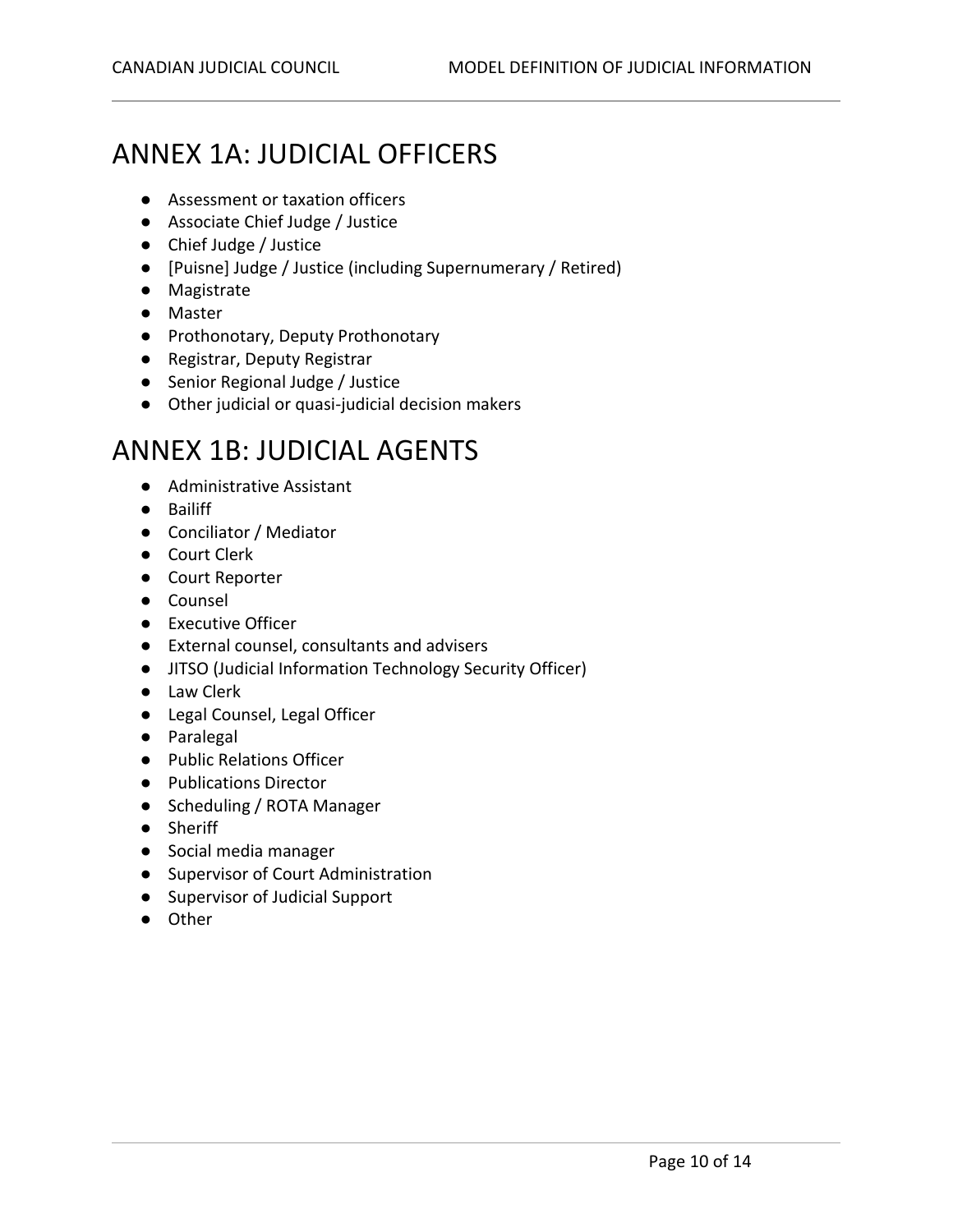#### <span id="page-10-0"></span>ANNEX 3: ADJUDICATIVE INFORMATION

**Corresponding** *Framework* **definition**: 5 *Individual Judicial Information* includes work product, research material and professional development information of staff Lawyers, Law Clerks and Judicial Officers.

- Bench books
- Bench memos or research memos prepared for a Judicial Officer
- Case planning conferences
- Communications and correspondence
- Condensed books and transcript
- Court clerk log notes
- Court Rules and Court Forms (blank)
- Court digital audio recordings and minute sheets
- Draft transcripts
- Judicial activities external to the court
- Jury charges
- Orders, endorsements, rulings, decisions, judgments and reasons for judgment
- Publication bans
- Recordings, notes or transcripts
- Reports medical, psychiatric, financial
- Research material
- Settlement conferences
- Transcripts
- Trial management conferences
- Weekly Lists (Redacted or un-redacted)
- Working notes and annotations
- Other

 $\overline{a}$ 

#### <span id="page-10-1"></span>ANNEX 4: ADMINISTRATIVE INFORMATION

**Corresponding** *Framework* **definition**: *General Judicial Information* includes information used by Chief Justices, committee materials, statistics, research material, and court-wide professional development information.

● Activity workload statistics

<sup>&</sup>lt;sup>5</sup> The three categories of "Judicial Information" here (Adjudicative, Administrative and Personal) correspond broadly to the *Framework's* categories of "Individual, General and Personal respectively. For each category the original *Framework* definition is provided for cross-reference purposes. The new terminology is intended to make the distinctions clearer while maintaining the broad outline of the *Framework*'s approach.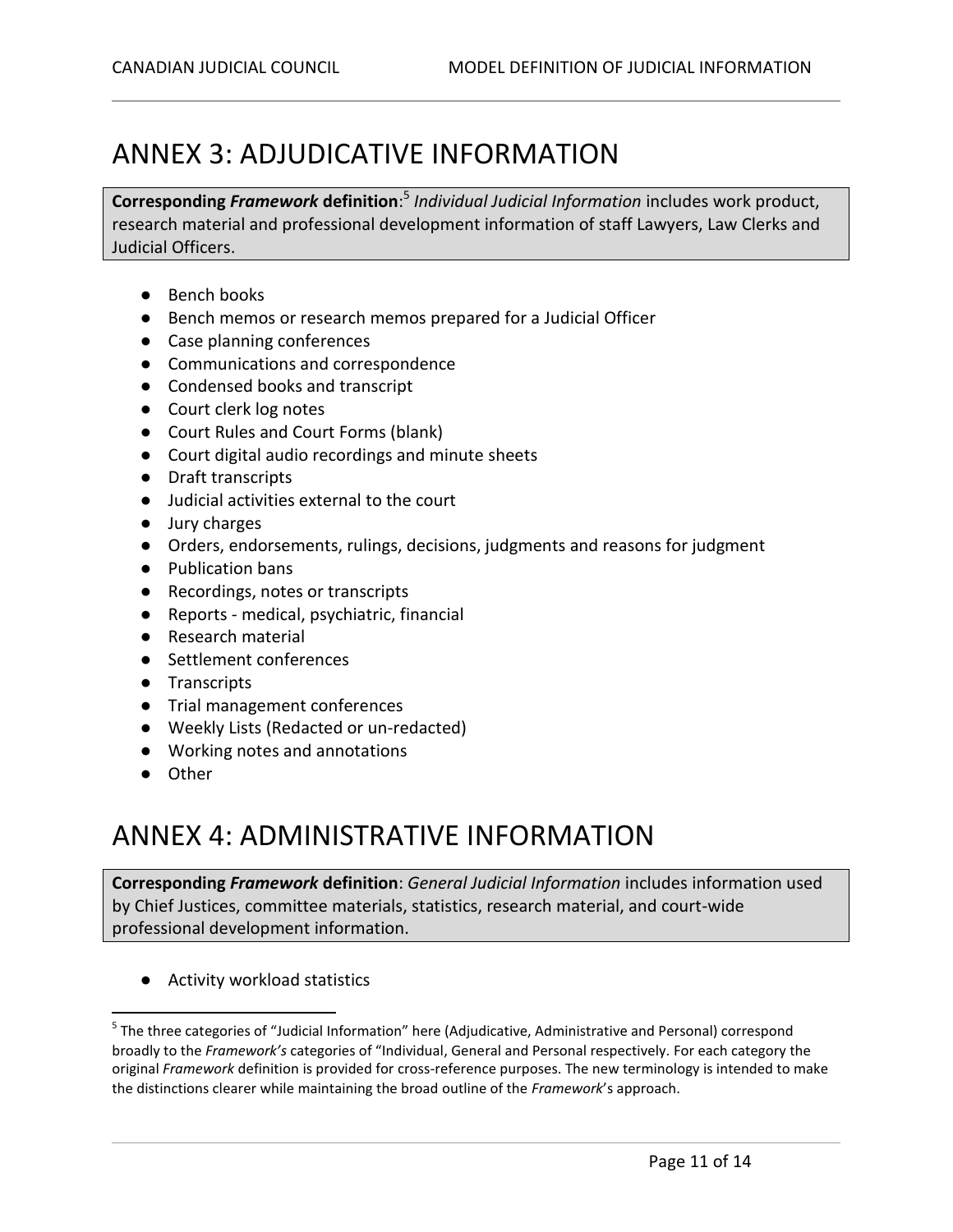- *Ad hoc* appointments
- Appointment of various officials and representatives
- Attendance at educational programs
- Audio and video conferencing setup and configuration
- Blank electronic forms or templates
- Business intelligence
- Case management and tracking data
- Committee management
- Committee materials
- Communications with governments and other justice system stakeholders
- Conduct and discipline management
- Conference management
- Contracting and tender administration
- Court reporting
- Court-wide professional development information
- Courthouse telephone lists
- Education and training content and management
- E-filing systems information
- Emergency contact lists
- Administrative activities external to the court
- Financial resources management
- Governance management
- Human resources management
- Information and records management
- Information produced by the Executive Office
- Inventory management
- Judicial administration research material
- Language, translation and interpretation management
- Office of the Chief Judge / Justice information
- Policies, policy development and procedures
- Professional development information of Judicial Users
- Publication and public/media relations management
- Reporting and approving judicial leaves of absence
- Research, library and knowledge management
- Scheduling information (ROTA) (e.g. court events, sittings, orders, hearings, conferences, appearances)
- Standards setting e.g. for decision publication format
- Statistics
- Technology management
- Webcasting and televising of proceedings
- Other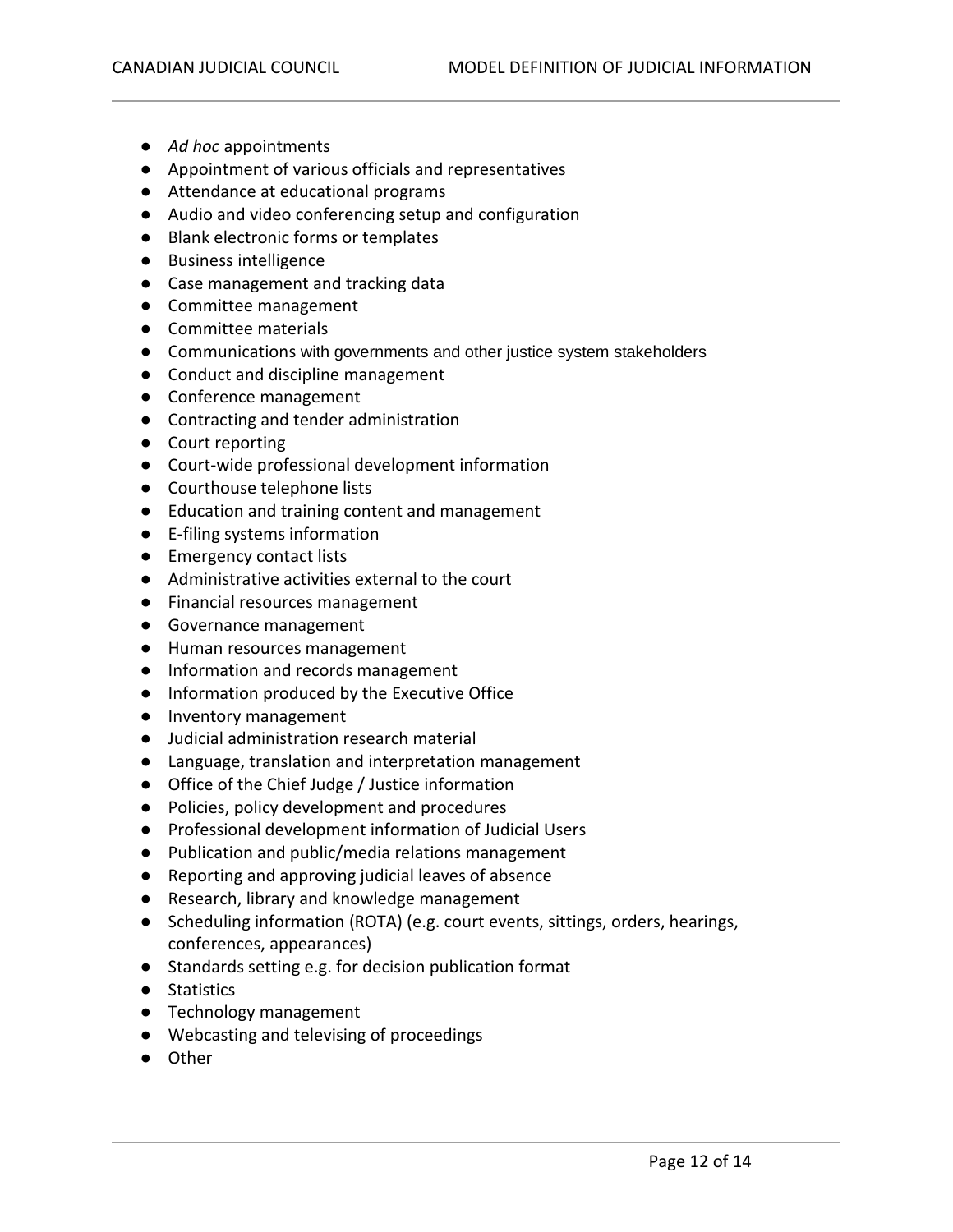# <span id="page-12-0"></span>ANNEX 5: PERSONAL INFORMATION OF JUDICIAL **OFFICERS**

**Corresponding** *Framework* **definition**: *Personal Judicial Information* includes information produced by, on behalf of, or relating to a Judicial Officer that does not directly relate to the function or role of the Judicial Officer and is not associated with a Case. $^6$ 

- Audit logs containing summaries of computer system activities
- Conduct, discipline information
- Contact lists
- Educational program attendance record
- Expense claims and reimbursements
- File access log and user audit trail
- Judicial administration work product
- Judicial education program content
- Judicom messages, posts and other information
- Location tracking / security swipe card
- Personal account information
- Personal communications including email, voice mail, text messages etc.
- Personal calendar
- Personal notes, research or working papers
- Private or personal affairs and social interactions
- Scheduling of a Judicial Officer within a court calendar
- Social media drafts and posts
- Software applications or other electronic repositories
- Statistics showing a Judicial Officer's individual activity or workload
- Travel and location information
- Website browsing and search history
- Workload and performance information
- Other

 $\overline{a}$ 

<sup>6</sup> [Footnote 38, *Framework*:] The Administration of Justice Committee's Definitions Working Group concluded that it was not useful to venture a detailed definition of Personal Judicial Information beyond this. In each jurisdiction, it will be necessary to provide precise guidance to technologists in relation to Judicial Internet browsing history logs, email repositories, contact lists, calendars, text messages and voice mail when considering candidate information for this category.